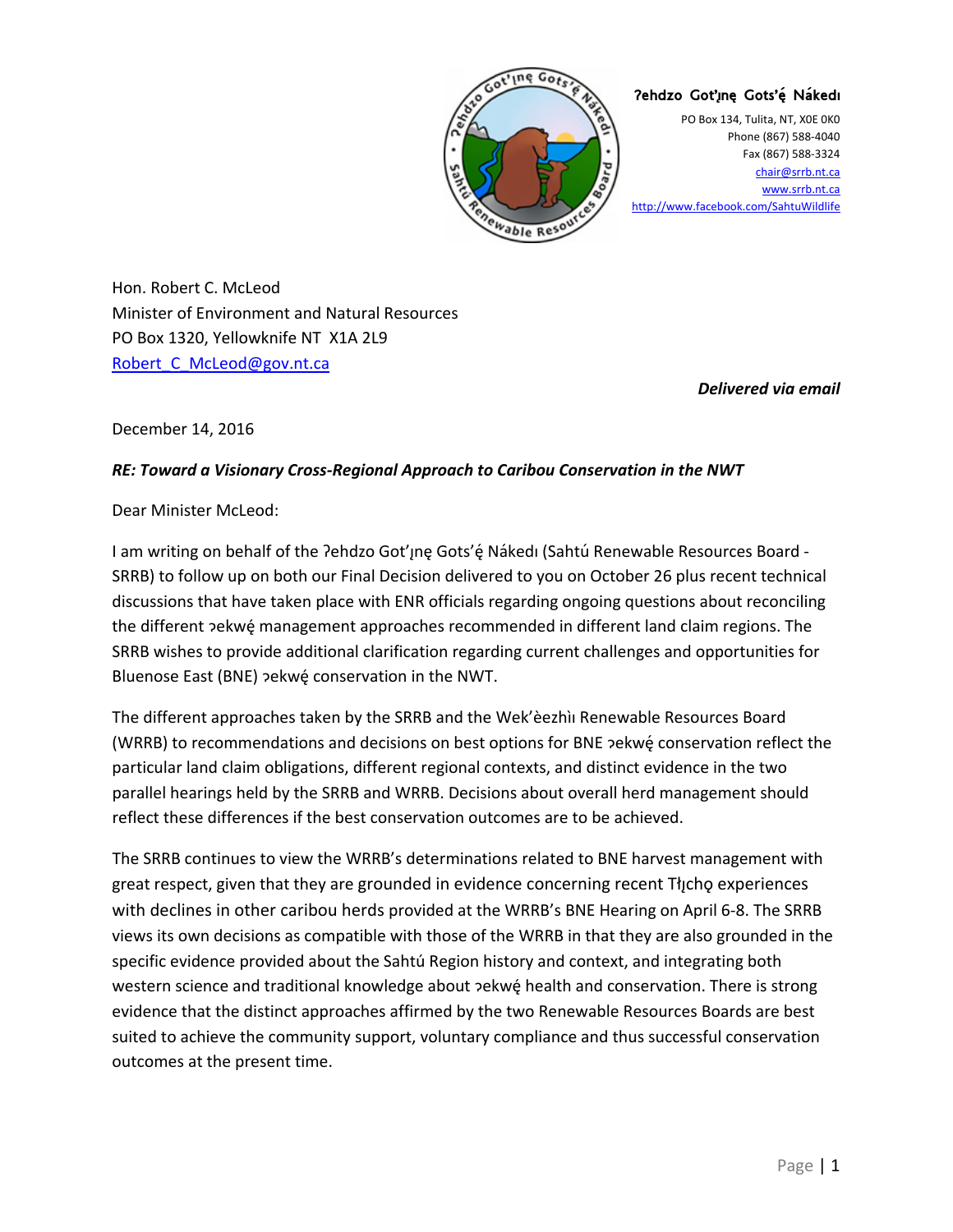The Minister is required to make a decision on overall BNE ?ekwe conservation that addresses three criteria:

- 1) It must achieve agreed-upon **conservation objectives** based on agreed-upon evidence that BNE are in the "orange zone" (intermediate and declining) defined in the *Taking Care of Caribou* plan for Bluenose Caribou.
- 2) It must be grounded in the **consultation processes** established in the Sahtú and Tłycho land claim agreements and further confirmed in recent legal decisions on consultation and accommodation in a modern land claim context (and specifically with respect to ɂekwę́comanagement). $1$
- 3) It must be grounded in the **principles of procedural and substantive fairness** for administrative tribunals enshrined in Canadian law.

None of these three criteria include a requirement that the formulae for calculating harvest thresholds must be determined by the WRRB, or be identically applied across the regions as was suggested by the Minister in his response to the SRRB's *Ɂekwę́héDene Ts'ılı̨ ̨Sustaining Relationships* Hearing Report. The concept of proportional distribution as a basis for determining fairness does not adequately accommodate the environmental governance system and indigenous conservation principles of the Sahtú Region.

The historic and still-present basis of Tłįchǫ and Délįnę cross-boundary relationships and consensus is not a quantitative formula to be negotiated according to a numbers-only approach determined by biologists, but rather must reflect a deep **respect** for the respective autonomy of the nations based on an understanding of conservation principles shared in common, and **accountability** for paths determined by the Sahtú and Tłıcho neighbours. Contributions by biologists about the status of the BNE population have been valuable. However, as pointed out in our previous contributions, the formula-based Total Allowable Harvest system is a measure of last resort and must be based in evidence that there are not better alternatives to infringing Sahtú harvesting rights in this way.

The balance of evidence heard by the SRRB in the Sahtú BNE Hearing is that decisions in the current juncture should not be based on a mathematical formulas, but rather on community-driven conservation initiatives. The evidence in the Sahtú BNE hearings clearly demonstrated that community-driven processes would achieve better rates of compliance, maximize the transition to alternative harvests for other species, and provide more nuanced conservation information on the health of the herd beyond western science surveys of population numbers. ENR has dedicated substantial funding to cross regional discussions about pekwę́ conservation over the past several

 $\overline{a}$ 

<span id="page-1-0"></span><sup>1</sup> For instance, we note the recent Quebec Court of Appeal case, *Corporation Makivik c. Québec*, 2014 QCCA 1455 on caribou management in a modern claims context. *Makivik* confirmed that wildlife harvesting co-management regimes protect both priority Aboriginal harvesting rights and decision-making rights and that any infringement on these rights require justification including verification that the infringement is as minimal as possible. The Court of Appeal noted that "the burden borne by government in terms of justification [of infringement of harvesting rights] must remain high; otherwise the rights protected by s. 35 of the *Constitution Act, 1982* could be neutered and the honour of the Crown distorted."